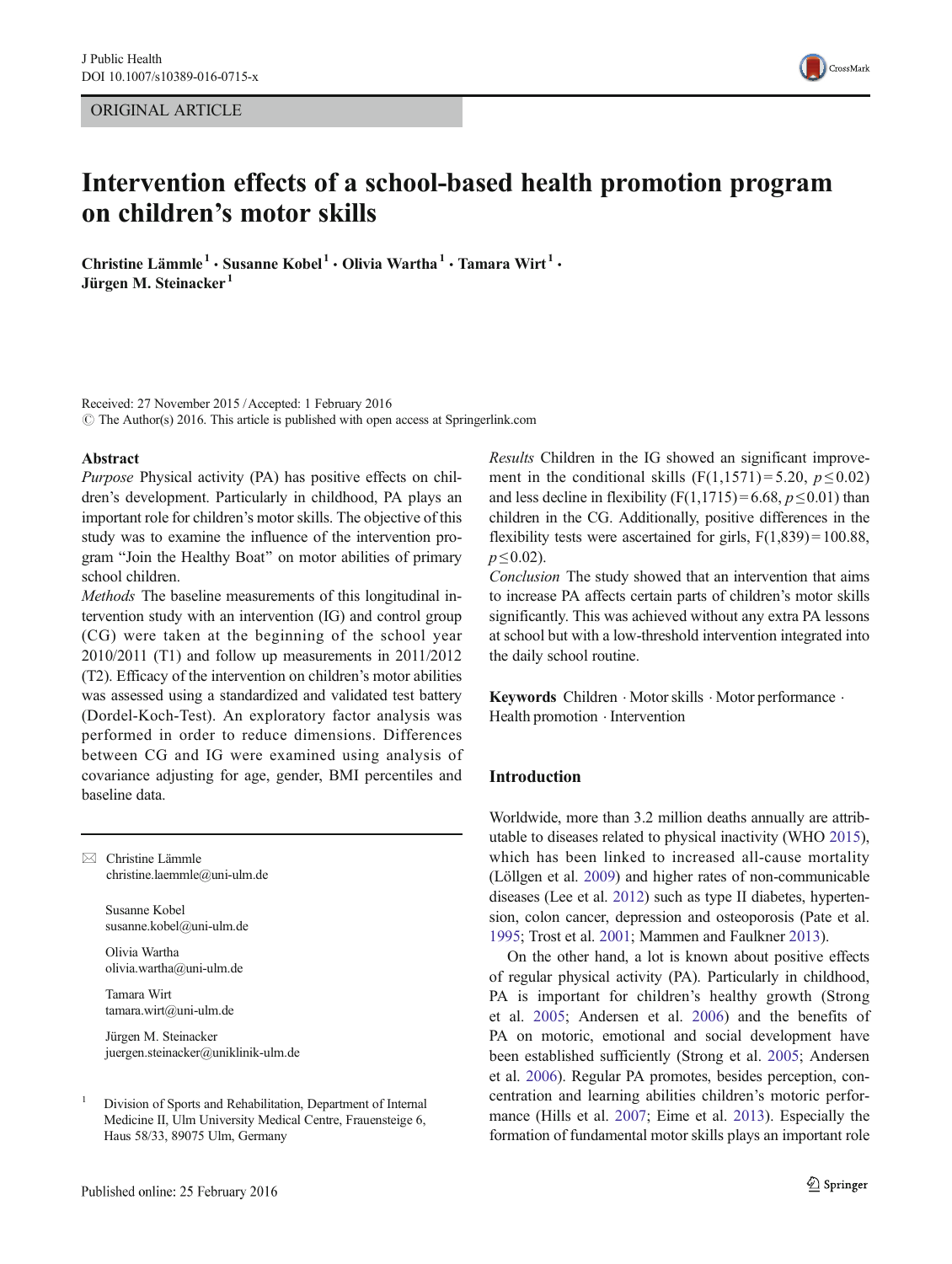in childhood. Well-pronounced motor abilities are essential for physical fitness (Rivilis et al. [2011\)](#page-6-0) and the foundation for an active lifestyle (Lubans et al. [2010\)](#page-6-0). Several studies report that fundamental motor skill competence is positively related to PA participation in childhood and youth (Haubenstricker and Seefeldt [1986;](#page-6-0) Wrotniak et al. [2006](#page-7-0); Lubans et al. [2010](#page-6-0)). However, physical inactivity and motoric deficits in childhood are predictors for morbidity in adolescence and adulthood. This can be seen in a special degree of overweight, obesity, muscular-skeletal health problems and cardiovascular diseases (Hollmann and Hettinger [2000](#page-6-0); Ketelhut et al. [2005](#page-6-0)). In the last decades, the decline of PA levels and motor abilities in childhood and youth has made its presence felt (Lämmle et al. [2012;](#page-6-0) Hallal et al. [2012\)](#page-6-0). Further, since the 1970s, motor abilities have decreased by 10–20 % in almost all aspects (Bös [2003](#page-6-0)). This is particularly noticeable in German primary school children, a longitudinal database with results of motor ability tests, collected between 1965 and 2006, showed an average decline of nearly 7 % for motor abilities of primary school children in Germany (Bös et al. [2009\)](#page-6-0). Especially total body coordination (Dordel [2000\)](#page-6-0) and endurance performance (Bös [2003](#page-6-0)) decreased noticeably. To prevent this decline and children's low PA levels, a preventive strategy is needed which increases children's motor skills and PA participation. The importance of primary prevention to promote children's PA for longterm health is well-documented (Myer et al. [2013](#page-6-0)). Thus, a school-based, teacher-centered health promotion program called "Join the Healthy Boat" was developed. The intervention includes 13 PA teaching units and short daily exercises in class, for 10 to 15 min, to increase PA, which target an increase in children's motor abilities especially on flexibility, coordinative and conditional skills.

The aim of this paper therefore is to examine the influence of the intervention program "Join the Healthy Boat" on motor abilities of primary school children.

# **Methods**

#### Intervention and evaluation design

The evaluation of this school-based, teacher-centered intervention ("Join the Healthy Boat") is a prospective, stratified, cluster-randomized, and longitudinal study including an intervention group (IG) and a control group (CG). The study participants were recruited in several ways. For example, information about the study was disseminated by education and health authorities, university schools of education, electronic newsletter, television and radio, and adverts in training catalogs for primary school teachers throughout Baden-Wuerttemberg (South-West Germany).

After the recruiting period, 94 schools were assessed for eligibility. Before randomization three schools declined to participate for unknown reasons; subsequently, 91 primary schools were randomized, 45 schools were allocated to the IG and 46 schools to the CG. One school in the IG withdrew from the participation because of the commitment required for participation was found to be too much, and four schools in the CG because of the randomization in the CG.

At baseline, data of 1,943 first and second grade primaryschool children in 157 classes (81 classes in the IG; 76 classes in the CG) were compiled. During the intervention year, one school of the IG withdrew their participation because of unknown reasons and two schools of the CG withdrew due to parental request, while the other school was destroyed by fire. Further information about the recruiting process has been published in Dreyhaupt et al. [2012.](#page-6-0)

At the beginning of the school year 2010/2011, after baseline measurements were taken, the intervention started in the IG. Simultaneously, the CG followed the regular school curriculum without the intervention. Follow-up measurements (T2) were taken after one intervention year, in the school year 2011/2012. After the T2 measurement, the CG started with the intervention too. Further details about the evaluation design, the program and other aspects of the evaluation study have already been published elsewhere (Kobel et al. [2014;](#page-6-0) Dreyhaupt et al. [2012\)](#page-6-0). The study was approved by the Ministry of Culture and Education and the university's ethics committee and is in accordance with the Declaration of Helsinki. The study is registered at the German Clinical Trials Register (DRKS00000494).

### **Instruments**

Anthropometric measurements such as children's height (cm) and body weight (kg) were taken by trained staff according to ISAK standards (Stewart et al. [2011](#page-7-0)) using a stadiometer and calibrated electronic scales (Seca 213 and Seca 826, resp., Seca Weighing and Measuring Systems, Hamburg, Germany). Height was measured to the nearest 0.1 cm and weight was measured to the nearest 0.05 kg, whereas BMI was calculated as weight divided by height squared. Further, to define children's weight status BMI was converted to BMI percentiles (BMIPCT) using German reference data (Kromeyer-Hauschild et al. [2001](#page-6-0)). Cut-off points for overweight children were determined above the 90th percentile and for obese children above the 97th percentile.

#### Motor abilities test

Children's motor abilities were assessed with the standardized and validated Dordel-Koch-Test (DKT; Dordel and Koch [2004\)](#page-6-0). The tests were carried out by skilled examiners in small groups. The DKT is a test battery to assess the main types of a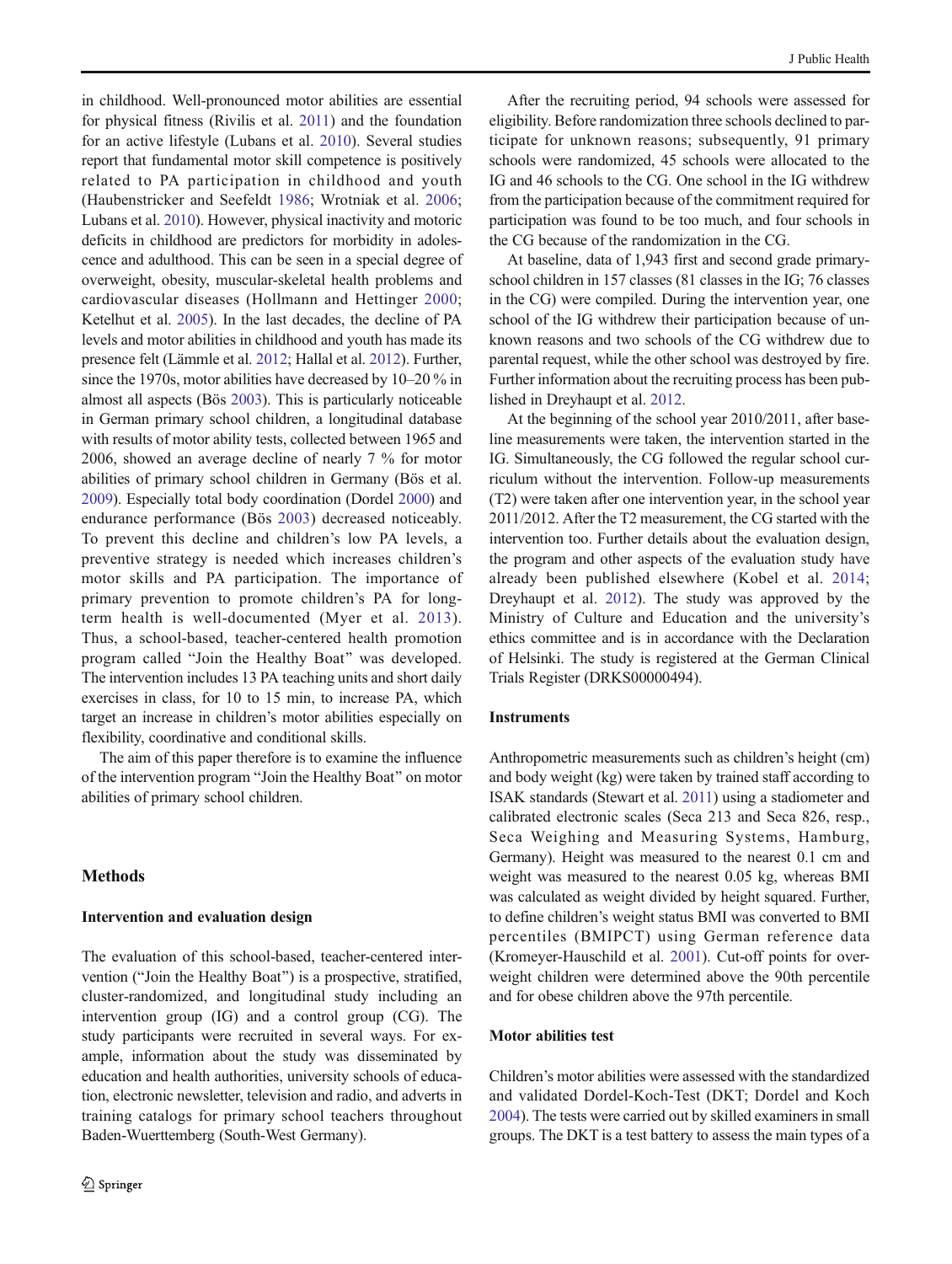child's motor abilities. It assesses flexibility, conditional and coordinative skills with the following exercises:

### 1. Conditional skills

Standing long jump: The aim of this test is to determine jumping power. Children had to jump with both legs as far as possible and land on both feet. Each child had two tries; the higher value was used for data analysis (Dordel and Koch [2004](#page-6-0)).

Sit-ups: The purpose of sit-ups is to assess strength and endurance of the abdominal muscles and hip-flexors. Each child had 40 s to do as many sit-ups as possible (Dordel and Koch [2004\)](#page-6-0).

Push-ups: Push-ups were used to examine muscular strength and endurance of arms and trunk. Only correctly performed push-ups within 40 s were noted (Dordel and Koch [2004](#page-6-0)).

6-min run: The objective of the 6-min run is to quantify aerobic endurance. The participants ran for 6 min as far as they could, exact distance in meters was recorded (Dordel and Koch [2004](#page-6-0)).

2. Coordinative skills

Lateral jumps: The aim of this test is to assess whole body co-ordination under time pressure. Each child jumped back and forth over a line as often as possible within 15 s. After two trials, the number of correctly performed jumps of both trials was noted (Dordel and Koch [2004](#page-6-0)).

One-leg stand: This test is used to examine co-ordination for precision and balance while standing. Children stood barefoot on a small rope on the floor on one leg for 60 s 1 min. The number of times the free leg made ground contact was recorded (Dordel and Koch [2004\)](#page-6-0).

3. Flexibility

Sit and reach: The sit and reach test is a general test of flexibility and specifically assesses the flexibility of the lower back and hamstring muscles. Children's legs were fully stretched against a standardized sit and reach box when reaching along the top of the box with both hands as far forward as possible. The distance reached by the fingertips (cm) was noted (Dordel and Koch [2004](#page-6-0)).

#### Data analysis

Statistics were performed using SPSS Statistics 21 (SPSS Inc., Chicago, IL, USA) with a significance level set to  $p \le 0.05$ . Descriptive statistics were calculated (mean values and standard deviations). For better interpretation of the motor test battery an exploratory factor analysis (principal components analysis, varimax rotation) was performed in order to reduce dimensions. Therefore, based on the definition of motor abilities of Bös and Mechling [\(1983](#page-6-0)), two factors were assumed (coordination and condition). Since flexibility is not defined as a separate motor skill, but an important prerequisite for performance (Bös and Mechling [1983](#page-6-0)), it was considered separately.

Differences in the three subgroups of motor abilities (flexibility, conditional and coordinative skills) between CG and IG were examined using Analysis of covariance (ANCOVA), adjusting for age, gender, BMIPCT and baseline data; similarly, gender differences in CG and IG were analyzed, also adjusting for age, BMIPCT and baseline.

# **Results**

At baseline, data of 1,943 first and second grade primary school children  $(7.1 \pm 0.6$  years; 51.2 % male) in 157 classes (81 classes in the IG; 76 classes in the CG) were available. Only children who took part in the baseline motor skills testing (T1) as well as follow-up testing (T2) were included in the data analysis; therefore, data of 1,736 participants  $(7.1 \pm 0.6$  years; 50.6 % male) were used, constituting 89.2 % of the whole study population.

# Descriptive statistics

Baseline socio-demographic and anthropometric characteristics of the participants are shown in Table [1.](#page-3-0) Group comparison to check if randomization was successful revealed no differences between CG and IG for any relevant variables. No significant gender differences were found for height, weight, or BMIPCT.

### Factor analysis

The principal components analysis revealed the factors and explained 59.8 % of the variance. The first factor can be interpreted as conditional skills including tests such as standing long jump, sit-ups, push-ups and the 6-min run and the second factor as coordinative skills included the one-leg stand and lateral jump test. The appropriateness of the model is supported by Bartlett's test ( $\chi$ 2 = 2081.62,  $p \le 0.000$ ), the Kaiser-Meyer-Olkin criterion (KMO .814) and measure of sampling adequacy (MSA .795 [lowest]).

#### Intervention effects on children's motor performance

For children in the IG, a significantly less decline in flexibility—F(1,1715)=6.68,  $p \le 0.01$ —and an improvement in the conditional skills,  $F(1,1571) = 5.20, p \le 0.02$ , were ascertained in comparison to the children in the CG. The model explained 54.0 % of variance in flexibility, adjusted  $R^2 = 0.540$ , F(5,1715) = 405.00,  $p \le 0.000$ , and 37.6% of variance—adjusted  $R^2$ = 0.376, F(8,1571) = 120.08,  $p \le 0.02$ —in the conditional skills both adjusted for age, gender, BMIPCT and baseline data.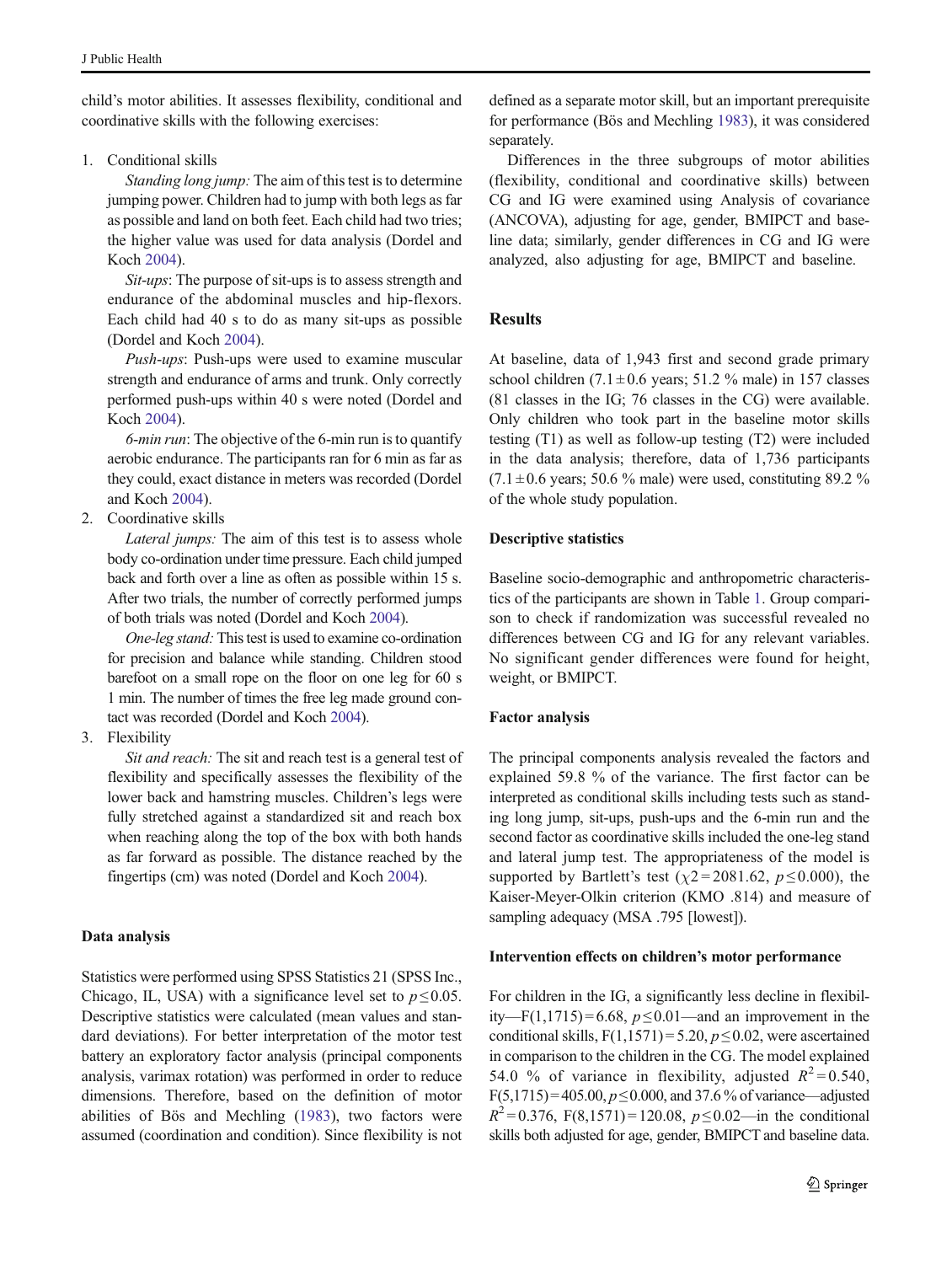<span id="page-3-0"></span>Table 1 Baseline characteristics of participants with complete motor ability tests in the "Join the Healthy Boat" study

|                                              | Missing<br>values | Intervention ( $n = 957$ ) | Control $(n=779)$ | Total $(n=1,736)$ |
|----------------------------------------------|-------------------|----------------------------|-------------------|-------------------|
| Age, years [m (SD)]                          |                   | 7.1(0.6)                   | 7.1(0.6)          | 7.1(0.6)          |
| Boys, n [%]                                  |                   | 471 (49.2)                 | 408 (52.4)        | 879 (50.6)        |
| First grade, $n \sqrt{2}$                    |                   | 486 (50.8)                 | 416 (53.4)        | 902(52.0)         |
| Weight, kg [m (SD)]                          | 51                | 24.9(5.2)                  | 24.49(4.6)        | 24.7(4.9)         |
| Height, m [m (SD)]                           | 50                | 124.0(6.5)                 | 123.71(6.3)       | 123.9(6.4)        |
| BMI, $\text{kg/m}^2$ [m (SD)]                | 51                | 16.0(2.2)                  | 15.91(2.0)        | 16(2.2)           |
| <b>BMIPCT</b> [m (SD)]                       | 51                | 49 (27.9)                  | 47.9 (27.4)       | 48.5 (27.7)       |
| Overweight and obesity, $n \lceil \% \rceil$ | 54                | 94 (10.2)                  | 66(8.7)           | 160(9.5)          |

m S(D) mean (standard deviation); BMI body mass index, BMIPCT BMI percentiles

Additionally, girls showed a significant improvement in the flexibility tests—F(1,839) = 100.88,  $p \le 0.02$ . Results are shown in Table 2, while baseline and follow up results for each motoric test are shown in Table [3.](#page-4-0)

# **Discussion**

This paper investigates the effects of the school-based health promotion program "Join the Healthy Boat" on children's motor abilities. Whilst the intervention does not only address motor skills, it includes 13 PA teaching units and short daily exercises in class. The mediating effect of the intervention on three relevant motor skills was assessed, namely on coordination, condition and flexibility.

After the 1-year intervention period, significant effects were found with regards to the conditional skills. Children's conditional skills were assessed using standing long jump, push-ups, sit-ups and a 6-min run, which were also used in other large school-based interventions assessing motor skills in primary school children. Similar results were shown in a 1 year intervention aiming to improve fitness of first graders in Switzerland by adding two extra PE lessons per week (Kriemler et al. [2010](#page-6-0)). Children in the intervention group showed significant improvements in the 6-min run compared to children in the control group. Similarly, the study from Graf et al. ([2005](#page-6-0)) revealed significant increases in children's endurance performance after 20 months of a school-based, teacher-centered intervention with additional PA during school mornings; and even more gratifying, comparable results regarding children's conditional skills could be demonstrated using an intervention without extracurricular physical activity beyond the two short (10—15 min each) exercise breaks performed in class.

Another school-based intervention which increased the amount of PA at school, has shown significant positive effects

Table 2 Intervention effects on children's motor performance after 1-year intervention: T2-T1 differences

|                                     | Intervention group |                 |                 | Control group  |                 |                 |
|-------------------------------------|--------------------|-----------------|-----------------|----------------|-----------------|-----------------|
|                                     | Boys $(n=471)$     | Girls $(n=486)$ | Total $(n=957)$ | Boys $(n=408)$ | Girls $(n=371)$ | Total $(n=779)$ |
| Conditional skills <sup>a</sup>     |                    |                 |                 |                |                 |                 |
| Standing long jump, cm [m (SD)]     | 12.0(19.3)         | 10.0(17.5)      | 11.0(18.4)      | 9.2(18.6)      | 11.3(17.5)      | 10.2(18.1)      |
| Sit-ups, $n \text{ [m (SD)]}$       | 3.3(6.4)           | 2.3(5.9)        | 2.8(6.1)        | 2.5(6.4)       | 2.6(5.5)        | 2.5(6)          |
| Push-ups, $n \text{ [m (SD)]}$      | 2.9(5.2)           | 1.3(5)          | 2.1(5.1)        | 1.9(5.1)       | 1.1(5)          | 1.5(5.1)        |
| 6-min run, m $[m (SD)]$             | 78.3 (133.6)       | 62.8(121.7)     | 70.5 (127.9)    | 68.4(108.1)    | 48.3 (103.2)    | 58.9 (106.2)    |
| Coordinative skills                 |                    |                 |                 |                |                 |                 |
| One-leg stand, $n \text{ [m (SD)]}$ | $-2.4(5.6)$        | $-2.2(4.5)$     | $-2.3(5.1)$     | $-2.2(4.4)$    | $-2(4.5)$       | $-2.1(4.5)$     |
| Lateral jumps, $n \text{ [m (SD)]}$ | 11.3(9.2)          | 11.5(9.6)       | 11.4(9.4)       | 11.1(8.9)      | 11.3(8.9)       | 11.2(8.9)       |
| Flexibility <sup>b,c</sup>          |                    |                 |                 |                |                 |                 |
| Sit and reach, cm [m (SD)]          | $-0.5(4.2)$        | .3(4.3)         | $-0.1(4.3)$     | $-0.6(4.6)$    | $-0.2(4.6)$     | $-0.4(4.6)$     |

<sup>a</sup> Significant difference between intervention and control group  $p \le 0.05$ 

<sup>b</sup> Significant difference between intervention and control group  $p \le 0.01$ 

<sup>c</sup> Significant difference between girls in the intervention and control group  $p \le 0.02$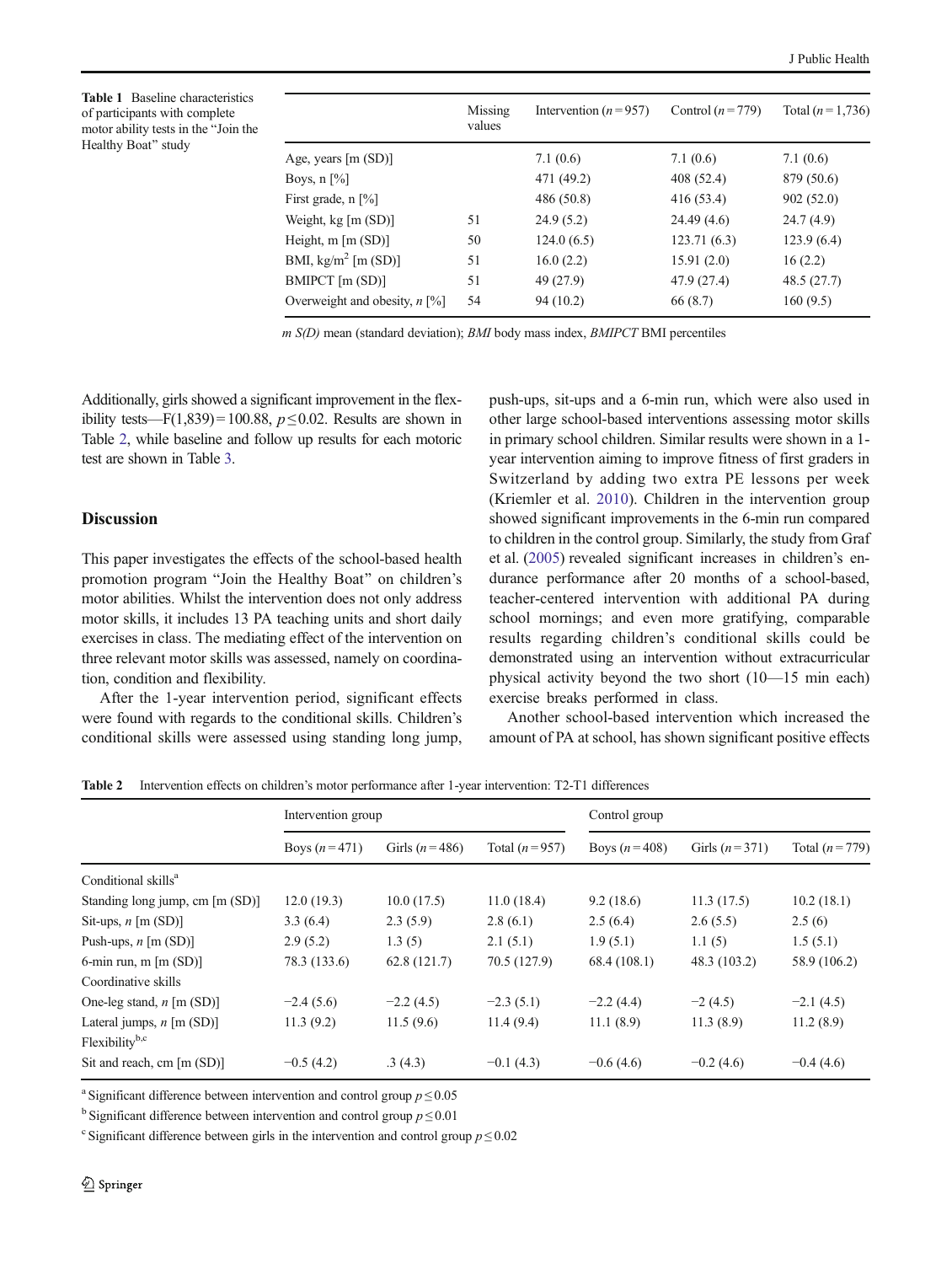| I<br>۱<br>י<br>I<br>ı                                |
|------------------------------------------------------|
| Ï<br>í<br>í<br>j<br>١<br>i<br>I<br>í<br>l<br>۱<br>۱  |
| í<br>ij<br>I<br>þ<br>j<br>I<br>֚<br>ı                |
| ij<br>Ï<br>١<br>l                                    |
| I<br>١<br>í<br>í<br>Ï<br>I<br>i<br>۱                 |
| ij<br>ï                                              |
| Ï<br>١<br>I<br>í<br>í<br>l<br>i                      |
| ۱<br>l<br>ı                                          |
| ı<br>ï<br>ij<br>í<br>í<br>l<br>l<br>l<br>١<br>I<br>ı |
| J<br>J<br>$\overline{a}$<br>ī<br>۱<br>١              |

<span id="page-4-0"></span>

|                                                                                                       | Intervention group       |                                          |                      |                           |                    |                                                             | Control group     |                      |                      |                                                      |                    |                      |
|-------------------------------------------------------------------------------------------------------|--------------------------|------------------------------------------|----------------------|---------------------------|--------------------|-------------------------------------------------------------|-------------------|----------------------|----------------------|------------------------------------------------------|--------------------|----------------------|
|                                                                                                       | Baseline (T1)            |                                          |                      | Follow-up $(T2)$          |                    |                                                             | Baseline (T1)     |                      |                      | Follow-up (T2)                                       |                    |                      |
|                                                                                                       | $(n=471)$<br><b>Boys</b> | $(n=486)$<br>Girls                       | $(n = 957)$<br>Total | $(n=471)$<br><b>Boys</b>  | $(n=486)$<br>Girls | $(n = 957)$<br>Total                                        | $(n=408)$<br>Boys | $(n=371)$<br>Girls   | $(n = 779)$<br>Total | $(n=408)$<br>Boys                                    | $(n=371)$<br>Girls | $(n = 779)$<br>Total |
| Conditional skills                                                                                    |                          |                                          |                      |                           |                    |                                                             |                   |                      |                      |                                                      |                    |                      |
| Standing long jump, 115.6 ( $\pm$ 20.2) 109.9 ( $\pm$ 20.3) 112.7 ( $\pm$ 20.4)<br>cm [m(SD)]         |                          |                                          |                      | $127.5 (\pm 20.6)$        | $119.9 (\pm 19.7)$ | 123.6 $(\pm 20.5)$ 117.4 $(\pm 21.6)$                       |                   | $109.2 \ (\pm 21.1)$ | $113.5 (+21.7)$      | $126.5 (\pm 19.8)$                                   | $120.8 (\pm 19.1)$ | $123.8 (\pm 19.7)$   |
| Sit-ups, $n$ [m (SD)] 12.3 ( $\pm$ 6.2)                                                               |                          | $11.7 (\pm 5.9)$                         | $12.0 (\pm 6.1)$     | 15.7 (6.1)                | 14.1 ( $\pm 6.0$ ) | 14.8 ( $\pm$ 6.1)                                           | $12.3 (\pm 6.1)$  | 11.5 ( $\pm$ 5.6)    | $11.9 (\pm 5.9)$     | 15.1 $(\pm 6.1)$                                     | $14.2 (\pm 4.9)$   | 14.7 $(\pm 5.6)$     |
| Push-ups, $n \, [\text{m}]$<br>$[{\rm (3D)}]$                                                         | $5.5 (\pm 4.1)$          | 4.9(±4.0)                                | $5.2 (\pm 4.1)$      | $8.4 (\pm 4.5)$           | 6.1 $(±4.1)$       | $7.3 (\pm 4.5)$                                             | 5.9(±4.2)         | 5.1 $(±4.0)$         | 5.5 $(±4.1)$         | $8.0~(\pm4.4)$                                       | $6.2 (\pm 4.0)$    | 7.1 $(\pm 4.3)$      |
| Coordinative skills<br>6-min run, m<br>$\left[\mathrm{m}\left(\mathrm{SD}\right)\right]^{\mathrm{a}}$ |                          | 865.31 $(\pm 128.8)$ 813.8 $(\pm 110.9)$ | 839.7 (±122.9)       | $952.8 (\pm 140.8)$       |                    | 882.4 $(\pm 125.2)$ 917.0 $(\pm 137.6)$ 876.5 $(\pm 126.7)$ |                   | 831.5 (±107.5)       |                      | 855.3 $(\pm 120.1)$ 952.1 $(\pm 123.6)$ 879.9 (11.6) |                    | 917.7 (±123.4)       |
| One-leg stand, $n$<br>[m(SD)]                                                                         | 5.3 $(\pm 6.1)$          | 4.1 ( $\pm$ 5.0)                         | $4.7 (\pm 5.6)$      | $2.8 (\pm 3.9)$           | $1.8 (\pm 3.2)$    | $2.3 (\pm 3.6)$                                             | $5.0$ $(\pm 5.1)$ | 4.0 $(\pm 5.4)$      | $4.5 (\pm 5.3)$      | $2.7 (\pm 3.9)$                                      | $2.0 (\pm 3.3)$    | $2.3 (\pm 3.6)$      |
| Lateral jumps, n<br>$[$ m $(SD)]$<br>Flexibility                                                      | 41.1 (±11.9)             | 42.6 ( $\pm$ 13.1)                       | 41.9 $(\pm 12.5)$    | $52.8 (\pm 12.3)$         | 54.3 (12.1)        | 53.6 ( $\pm$ 12.2)                                          | 40.7 (±12.7)      | $40.7 (\pm 12.8)$    | 40.7 (±12.7)         | 52.1 (±12.9)                                         | 52.1 (±11.7)       | 52.1 (±12.3)         |
| Sit and reach, cm<br>$\left[\text{m}\left(\text{SD}\right)\right]^{\text{b}}$                         | $1.2 (+5.7)$             | $2.9 (\pm 5.8)$                          | $2.0 (\pm 5.8)$      | $0.6 (\pm 6.1)$           | 3.5 $(\pm 6.5)$    | $2.1 (\pm 6.4)$                                             | $0.5 (\pm 5.5)$   | $2.4 (\pm 5.3)$      | $1.4 (\pm 5.5)$      | $-0.2$ ( $\pm$ 5.9)                                  | $2.3 (\pm 6.0)$    | $1.0 (\pm 6.1)$      |
| m (SD) mean (standard deviation)                                                                      |                          |                                          |                      | $\ddot{\phantom{a}}$<br>İ |                    |                                                             |                   |                      |                      |                                                      |                    |                      |

<sup>a</sup> At baseline, the CG and IG differences in the 6-min run are significant ( $p \le 0.01$ ); no gender differences were found <sup>b</sup> At baseline, the CG and IG differences in flexibility are significant ( $p \le 0.02$ ); no gender <sup>a</sup> At baseline, the CG and IG differences in the 6-min run are significant ( $p \le 0.01$ ); no gender differences were found

**b** At baseline, the CG and IG differences in flexibility are significant ( $p \le 0.02$ ); no gender differences were found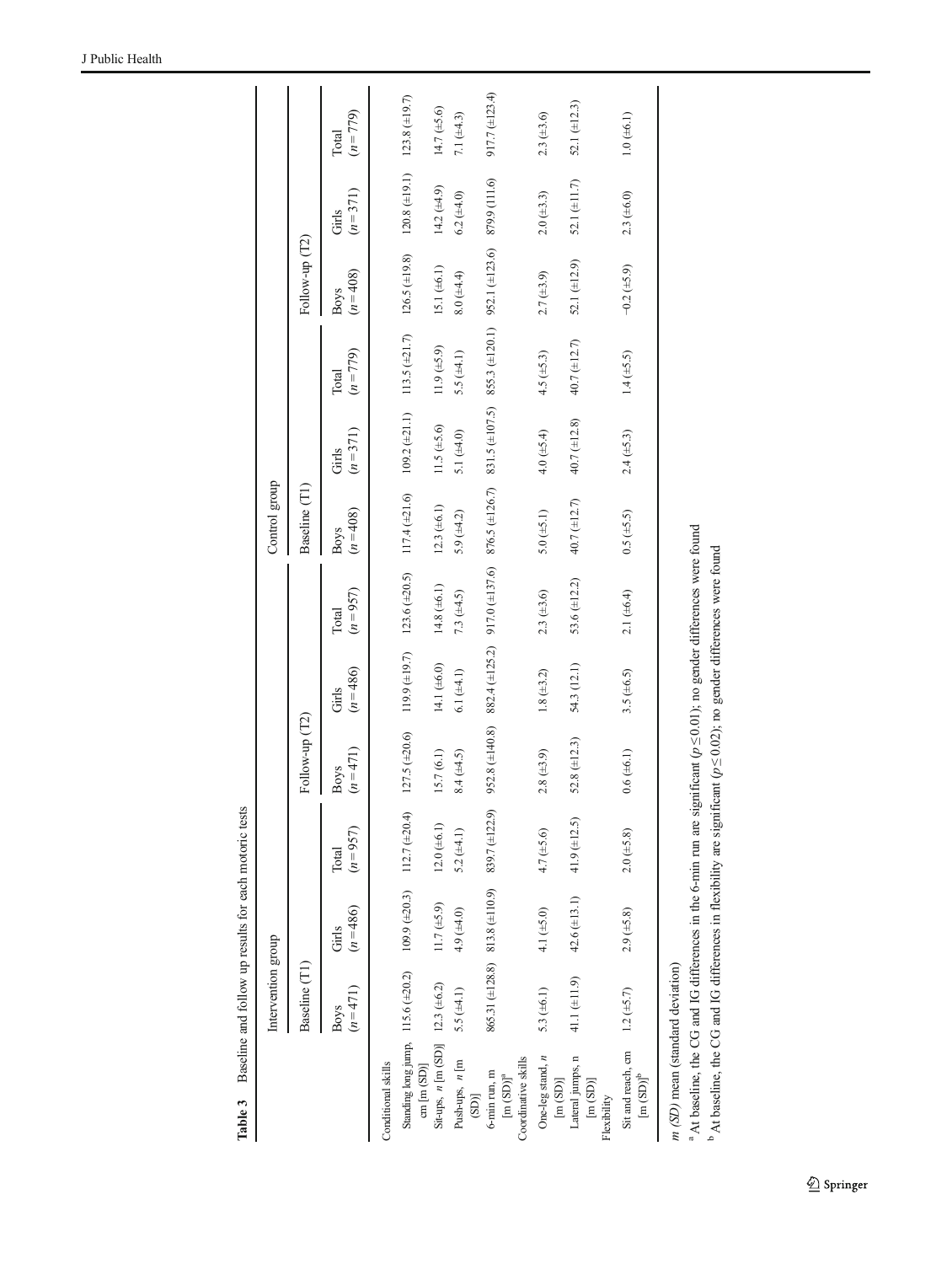with regards to coordinative skills (Graf et al. [2005](#page-6-0)). After 1 year, the 6–9-year-old girls increased their performance in lateral jumping significantly, while for boys, no significant improvement was found. Contrary to the study of Graf et al. [\(2005\)](#page-6-0), the current analyses revealed no effect on coordinative skills, which might be due to the low-threshold intervention of "Join the Healthy Boat", which mainly focused on behavioral change on the basis of the opportunity of physical activity. In the current study, coordination was not only assessed by lateral jumps but also in conjunction with a one-leg stand. Balance (as part of coordination) has been shown to be influenced by weight status (Deforche et al. [2009\)](#page-6-0), which was not the case in this study regarding any of the assessed skills.

Furthermore, significant effects were found with regards to flexibility in the whole study population, which was measured by a standardized sit and reach test. Children of the IG showed less decline in their flexibility proficiency than their counterparts in the CG.

Comparing the results with previous research, Sacchetti et al. [\(2013\)](#page-6-0) also found neither a difference in flexibility after a 2-year school-based intervention in 8–9 year olds, nor after a 3-year intervention in 8–11 year old children (Sacchetti et al. [2015](#page-7-0)). Similar to the two formerly mentioned studies (Sacchetti et al. [2013](#page-6-0), [2015](#page-7-0)), this program aimed to increase children's daily PA levels (Kobel et al. [2014](#page-6-0)), which is known to be associated with children's motor skills (Laukkaneen et al. [2014](#page-6-0)).

The intervention showed a significant improvement in flexibility skill for girls; however, for boys, their flexibility could not be influenced positively, only a further decline was reduced compared to the CG. That an increase in girl's flexibility is possible with an intervention only lasting 6 months has been shown previously (Kain et al. [2004\)](#page-6-0); however, that was with an additional 90 min/week of PA. In contrast to this intervention, the investigated health promotion program "Join the healthy boat" could improve flexibility in girls simply via low intensity exercises.

Nevertheless, the findings of this study should be considered carefully since they may not be generalizable as only South-West Germany was assessed and the sample consists of a rather low overweight prevalence. Although a standardized and validated test battery was used, comparability with other studies which might have used different testing methods may be difficult. Nevertheless, the large sample size, with children from urban and rural schools as well as from diverse backgrounds represents a strength of this study.

Besides, it is imperative to investigate children's motor abilities and their correlates as well as intervention opportunities, as fundamental motor skills are essential to the development of skills that are further required for sports activities and are positively related to PA participation in childhood and youth (Haubenstricker and Seefeldt [1986;](#page-6-0) Wrotniak et al. [2006;](#page-7-0) Lubans et al. [2010\)](#page-6-0). Since early childhood is described as the optimal time to develop motor skills and establish motor competence (Hardy et al. [2010](#page-6-0)), the school setting is a suitable opportunity for the promotion of children's PA including their motor abilities.

# Conclusion

The link between motor skills and PA is well documented and during childhood the foundations are laid for an active and healthy lifestyle; therefore, the importance of promoting PA in childhood should not be underestimated.

This study investigated the effects of the school-based and teacher-centered health promotion program "Join the healthy Boat" on the motor abilities of German primary-school children. It was shown that an intervention that aims to increase PA affects certain aspects of children's motor skills. In particular, an improvement of conditional skills in the IG and advanced flexibility performance in girls became apparent, which was achieved without any extra PA lessons at school but rather with a low-threshold intervention integrated into the daily school routine. In order to achieve improvements in coordinative skills, a longer intervention period may be necessary, which should be investigated in further research.

Acknowledgements The program "Join the Healthy Boat" is financed by the Baden-Württemberg foundation, which had no influence on the content of the manuscript. We would like to thank all those who support the program, especially the teachers who work as trainers and all teachers who have completed the training course and are using the teaching materials. Thanks to all members of the "Join the Healthy Boat" research group for their input. Finally, we thank the teachers, pupils and their parents who participated in the Baden-Württemberg Study. This study was funded by the Baden-Württemberg foundation (grant number BWS\_1.479.00\_2009).

#### Compliance with ethical standards

Conflict of interest The authors declare that they have no conflict of interest.

Ethical approval The study was approved by the Ministry of Culture and Education as well as the university's ethics committee and is in accordance with the declaration of Helsinki.

Informed consent Informed consent was obtained from all individual participants included in the study.

Open Access This article is distributed under the terms of the Creative Commons Attribution 4.0 International License (http:// creativecommons.org/licenses/by/4.0/), which permits unrestricted use, distribution, and reproduction in any medium, provided you give appropriate credit to the original author(s) and the source, provide a link to the Creative Commons license, and indicate if changes were made.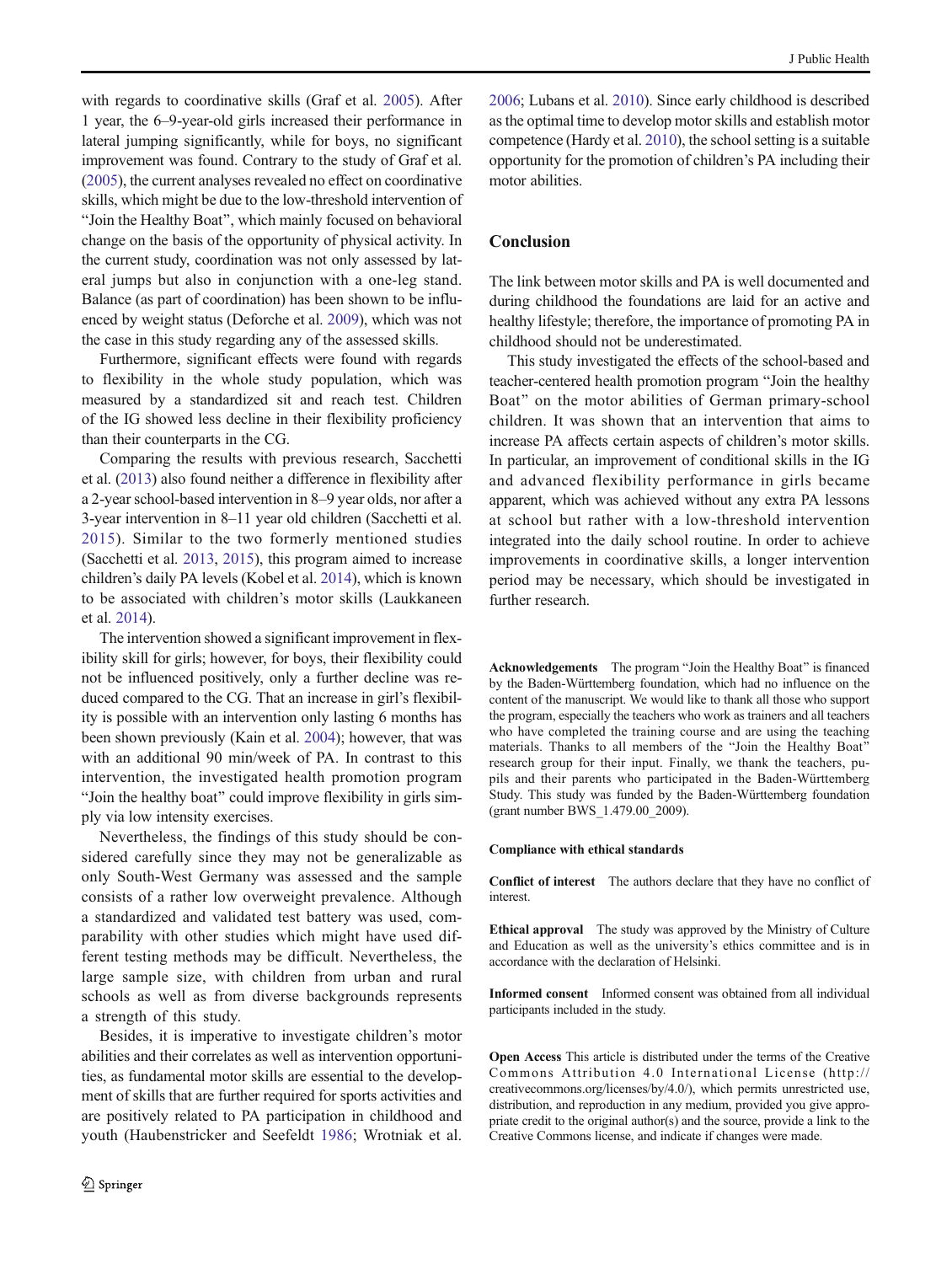# <span id="page-6-0"></span>References

- Andersen LB, Harro M, Sardinha LB, Froberg K, Ekelund U, Brage S, Anderssen SA (2006) Physical activity and clustered cardiovascular risk in children: a cross-sectional study (The European Youth Heart Study). Lancet 368(9532):299–304
- Bös K (2003) Motorische Leistungsfähigkeit von Kindern und Jugendlichen [Motor performance of children and adolescents]. In: Schmidt W, Hartmann-Tews I, Brettschneider W-D (eds) Erster Deutscher Kinder- und Jugendsportbericht. Hofmann, Schorndorf, Germany, pp 85–109
- Bös K, Mechling H (1983) Dimensionen sportmotorischer Leistungen [Dimensions of motor skills]. Hofmann, Schorndorf, Germany
- Bös K, Oberger J, Lämmle L, Opper E, Rohmann N, Tittlbach S, Wagner M, Woll A, Worth A (2009) Motorische Leistungsfähigkeit von Kindern [Motor performance of children]. In: Schmidt W (ed) Zweiter Deutscher Kinder- und Jugendsportbericht. Hofmann, Schorndorf, Germany, pp 137–157
- Deforche BI, Hills AP, Worringham CJ, Davies PS, Murphy AJ, Bouckaert JJ, De Bourdeaudhuij IM (2009) Balance and postural skills in normal-weight and overweight prepubertal boys. Int J Pediatr Obes 4(3):175–82. doi[:10.1080/17477160802468470](http://dx.doi.org/10.1080/17477160802468470)
- Dordel S (2000) Kindheit heute: Veränderte Lebensbedingungen = reduzierte motorische Leistungsfähigkeit? Motorische Entwicklung und Leistungsfähigkeit im Wandel [Childhood today: altered conditions of life = reduced motor performance? Changing motoric development and performance]. Sportunterricht 49:341–349
- Dordel S, Koch B (2004) Basistest zur Erfassung der motorischen Leistungsfähigkeit von Kindern und Jugendlichen [Test for the assessment of motor performance of children and adolescent]. Deutsche Sporthochschule Köln, Cologne, Germany. [\[http://www.](http://www.chilt.de/Inhalt/Manual_DKT.pdf) [chilt.de/Inhalt/Manual\\_DKT.pdf.](http://www.chilt.de/Inhalt/Manual_DKT.pdf) Accessed Feb 2016
- Dreyhaupt J, Koch B, Wirt T, Schreiber A, Brandstetter S, Kesztyüs D, Wartha O, Kobel S, Kettner S, Prokopchuk D, Hundsdörfer V, Klepsch M, Wiedom M, Sufeida S, Fischbach N, Muche R, Seufert T, Steinacker JM (2012) Evaluation of a health promotion program in children: study protocol and design of the cluster randomized Baden-Württemberg primary school study. BMC Public Health 12:157. doi:[10.1186/1471-2458-12-157](http://dx.doi.org/10.1186/1471-2458-12-157)
- Eime R, Harvey JT, Sawyer NA, Craike MJ, Symons CM, Polman RCJ, Payne WR (2013) Understanding the contexts of adolescent female participation in sport and physical activity. Res Q Exerc Sport 84(2): 157–166. doi[:10.1080/02701367.2013.784846](http://dx.doi.org/10.1080/02701367.2013.784846)
- Graf C, Koch B, Falkowski G, Jouck S, Christ H, Staueenmaier K, Bjarnson-Wehrens B, Tokarski W, Dordel S, Predel HG (2005) Effects of a school-based intervention on BMI and motor abilities in childhood. J Sports Sci Med 4(3):291–299
- Hallal PC, Andersen LB, Bull FC, Guthold R, Haskell W, Ekelund U (2012) Global physical activity levels: surveillance progress, pitfalls, and prospects. Lancet 380:247–257. doi[:10.1016/S0140-6736\(12\)](http://dx.doi.org/10.1016/S0140-6736(12)60646-1) [60646-1](http://dx.doi.org/10.1016/S0140-6736(12)60646-1)
- Hardy LL, King L, Farrell L, Macniven R, Howlett S (2010) Fundamental movement skills among Australian preschool children. J Sci Med Sport 13:503–508. doi[:10.1016/j.jsams.2009.05.010](http://dx.doi.org/10.1016/j.jsams.2009.05.010)
- Haubenstricker J, Seefeldt V (1986) Acquisition of motor skills during childhood. In: Seefeldt VS (ed) Physical activity and well-being. AAHPERD, Reston, VA, pp 41–92
- Hills AP, King NA, Armstrong TP (2007) The contribution of physical activity and sedentary behaviours to the growth and development of children and adolescents. Sports Med 37(6):533–545
- Hollmann W, Hettinger T (2000) Sportmedizin. Grundlagen für Arbeit, trainings- und Präventivmedizin [Essentials for industrial, trainings and preventive medicine]. Schattauer, Stuttgart, Germany
- Kain J, Uauy R, Albala VF, Cerda R, Leyton B (2004) School-based obesity prevention in Chilean primary school children: methodology

and evaluation of a controlled study. Int J Obes Relat Metab Disord 28:483–493

- Ketelhut K, Mohasseb I, Gericke CA, Scheffler C, Ketelhut RG (2005) Verbesserung der Motorik und des kardiovaskulären Risikos durch sport im frühen Kindesalter [The improvement of cardiovascular risks and motor development through physical activity in childhood]. Deutsches Ärzteblatt 102(16):1128–1136
- Kobel S, Wirt T, Schreiber A, Kesztyus D, Kettner S, Erkelenz N, Wartha O, Steinacker JM (2014) Intervention effects of a school-based health promotion programme on obesity related behavioural outcomes. J Obes. 476230. 8: [10.1155/2014/476230](http://dx.doi.org/10.1155/2014/476230)
- Kriemler S, Zahner L, Schindler C, Meyer U, Hartmann T, Hebestreit H, Brunner-La Rocca HP, van Melchen W, Puder JJ (2010) Effect of school based physical activity programme (KISS) on fitness and adiposity in primary schoolchildren: cluster randomized controlled trial. BMJ 340:c785
- Kromeyer-Hauschild K, Wabitsch M, Kunze D, Geller F, Geiß HC, Hesse V, von Hippel A, Jaeger U, Johnsen D, Korte W, Menner K, Müller G, Müller JM, Niemann-Pilatus A, Remer T, Schaefer F, Wittchen H-U, Zabransky S, Zellner K, Ziegler A, Hebebrand J (2001) Perzentile für den Body-mass-Index für das Kindes- und Jugendalter unter Heranziehung verschiedener deutscher Stichproben [Percentiles of body mass index in children and adolescents evaluated from different regional German studies]. Monatsschrift für Kinderheilkunde 149(8):807–818
- Lämmle L, Worth A, Bös K (2012) Socio-demographic correlates of physical activity and physical fitness in German children and adolescents. Eur J Public Health 22(6):880–884. doi[:10.1093/eurpub/](http://dx.doi.org/10.1093/eurpub/ckr191) [ckr191](http://dx.doi.org/10.1093/eurpub/ckr191)
- Laukkaneen A, Pesola A, Havu M, Sääkslahti A, Finni T (2014) Relationship between habitual physical activity and gross motor skills is multifaceted in 5- to 8-year-old children. Scand J Med Sci Sports 2014(24):e102–e110. doi[:10.1111/sms.12116](http://dx.doi.org/10.1111/sms.12116)
- Lee IM, Shiroma EJ, Lobelo F, Puska P, Blair SN, Katzmarzyk PT (2012) Effect of physical inactivity on major non-communicable diseases worldwide: an analysis of burden of disease and life expectancy. Lancet 380(9838):219–229
- Löllgen H, Böckenhoff A, Knapp G (2009) Physical activity and allcause mortality: an updated meta-analysis with different intensity categories. Int J Sports Med 30(3):213–224. doi:[10.1055/s-0028-](http://dx.doi.org/10.1055/s-0028-1128150) [1128150](http://dx.doi.org/10.1055/s-0028-1128150)
- Lubans DR, Morgan PJ, Cliff DP, Barnett LM, Okely AD (2010) Review of the benefits associated with fundamental movement skill competency in youth. Sports Med 40(12):1019–1035. doi:[10.2165/](http://dx.doi.org/10.2165/11536850-000000000-00000) [11536850-000000000-00000](http://dx.doi.org/10.2165/11536850-000000000-00000)
- Mammen G, Faulkner G (2013) Physical activity and the prevention of depression: a systematic review of prospective studies. Am J Prev Med 45(5):649–657. doi[:10.1016/j.amepre.2013.08.001](http://dx.doi.org/10.1016/j.amepre.2013.08.001)
- Myer G, Faigenbaum A, Stracciolini A, Hewett T, Micheli L, Best T (2013) Comprehensive management strategies for physical inactivity in youth. Curr Sports Med Rep 12(4):248–255. doi[:10.1249/JSR.](http://dx.doi.org/10.1249/JSR.0b013e31829a74cd) [0b013e31829a74cd](http://dx.doi.org/10.1249/JSR.0b013e31829a74cd)
- Pate RR, Pratt M, Blair SN, Haskell WL, Macera CA, Bouchard C, Buchner D, Ettinger W, Heath GW, King AC, Kriska A, Leon AS, Marcus BH, Morris J, Paffenbarger RS Jr, Patrick K, Pollock ML, Rippe JM, Sallis J, Wilmore JH (1995) Physical activity and public health: a recommendation from the centers for disease control and prevention and the American college of sports medicine. JAMA 273(5):402–407. doi[:10.1001/jama.1995.03520290054029](http://dx.doi.org/10.1001/jama.1995.03520290054029)
- Rivilis I, Hay J, Cairney J, Klentrous P, Liu J, Faught BE (2011) Physical activity and fitness in children with developmental coordination disorder: a systematic review. Res Dev Disabil 32(3):894–910
- Sacchetti R, Ceciliani A, Garulli A, Dallolio L, Beltrami P, Leoni E (2013) Effects of a 2-year school-based intervention of enhanced physical education in the primary school. J Sch Health 83(9): 639–646